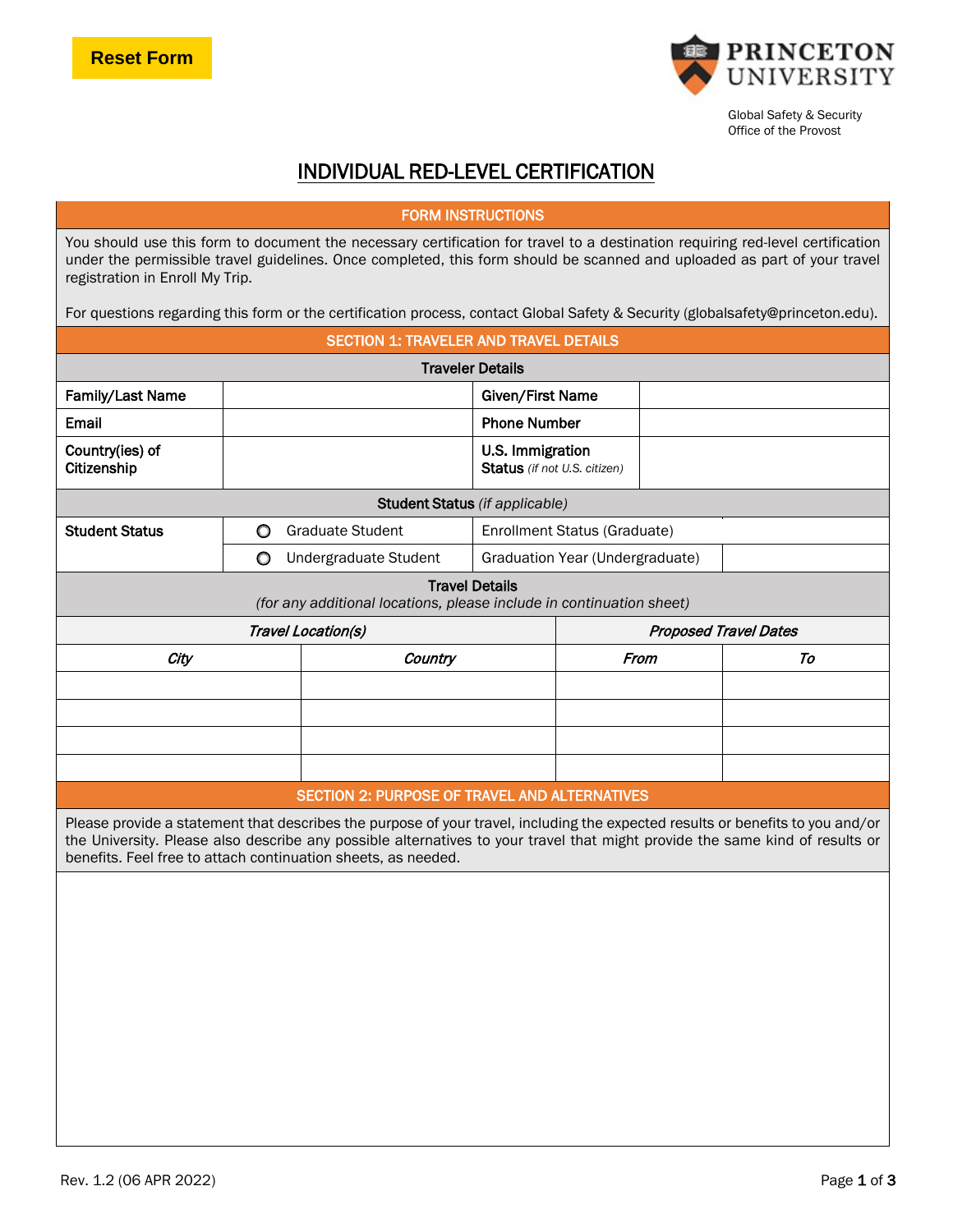

Global Safety & Security Office of the Provost

#### SECTION 3: PLANNED RISK MITIGATIONS

After reviewing [the destination risk materials posted online by GS&S](https://international.princeton.edu/global-support-resources/destination-guidance) for the destination(s) you listed above, please summarize the key risks to you posed by conditions in the destination(s), as you understand them.

Please then discuss how you propose to mitigate those risks during your trip, whether through your abilities and experience, training, or other specific measures you will take. There is no need to mention the University's standard support for all of our international travelers. Feel free to attach continuation sheets, as needed.

### SECTION 4: TRAVELER ATTESTATION

Initial all statements and sign where indicated.

My travel is feasible because all of the following are true:

- $\Box$  My passport is valid for travel to my proposed destination(s).
- $\Box$  My travel is allowed under U.S. laws and regulations, including export control regulations and applicable sanctions.
- $\Box$  My travel is allowable under and can be performed in full compliance with the laws and regulations of the destination, including but not limited to those dealing with immigration, customs, and taxation.
- $\Box$  I can enter my destination(s) without having to submit to any government-imposed restrictions on my freedom of movement, other than a quarantine lasting ten days or less that is completed in a location of my choosing.
- □ My destination(s) is/are not subject to any local or national-level "stay-at-home," lockdown, martial law or other order(s) that prevents freedom of movement, other than overnight curfews lasting no more than 10 hours.
- \_\_\_\_ My travel is University-related because *(check all that apply)*:
	- $\Box$  The costs of the trip are covered to any extent by funds that a University entity has the discretion to pay or not to pay.
	- $\Box$  The University benefits in any way from my making this trip.
	- $\Box$  If I had no relationship with the University, I would not or could not take this specific trip for the purpose listed above.

I have reviewed [the destination risk materials available online from GS&S,](https://international.princeton.edu/global-support-resources/destination-guidance) and believe that the benefits or results of this trip justify the risks identified to me. I am satisfied that I understand the risks underlying the risk category of my destination(s), and I have had the opportunity to have GS&S answer any of my questions.

I believe that my travel is vital to the University's teaching, learning, research, and/or service missions, or is for a vital student experience that cannot be replicated remotely.

 $\overline{\phantom{a}}$ 

 $\overline{\phantom{a}}$